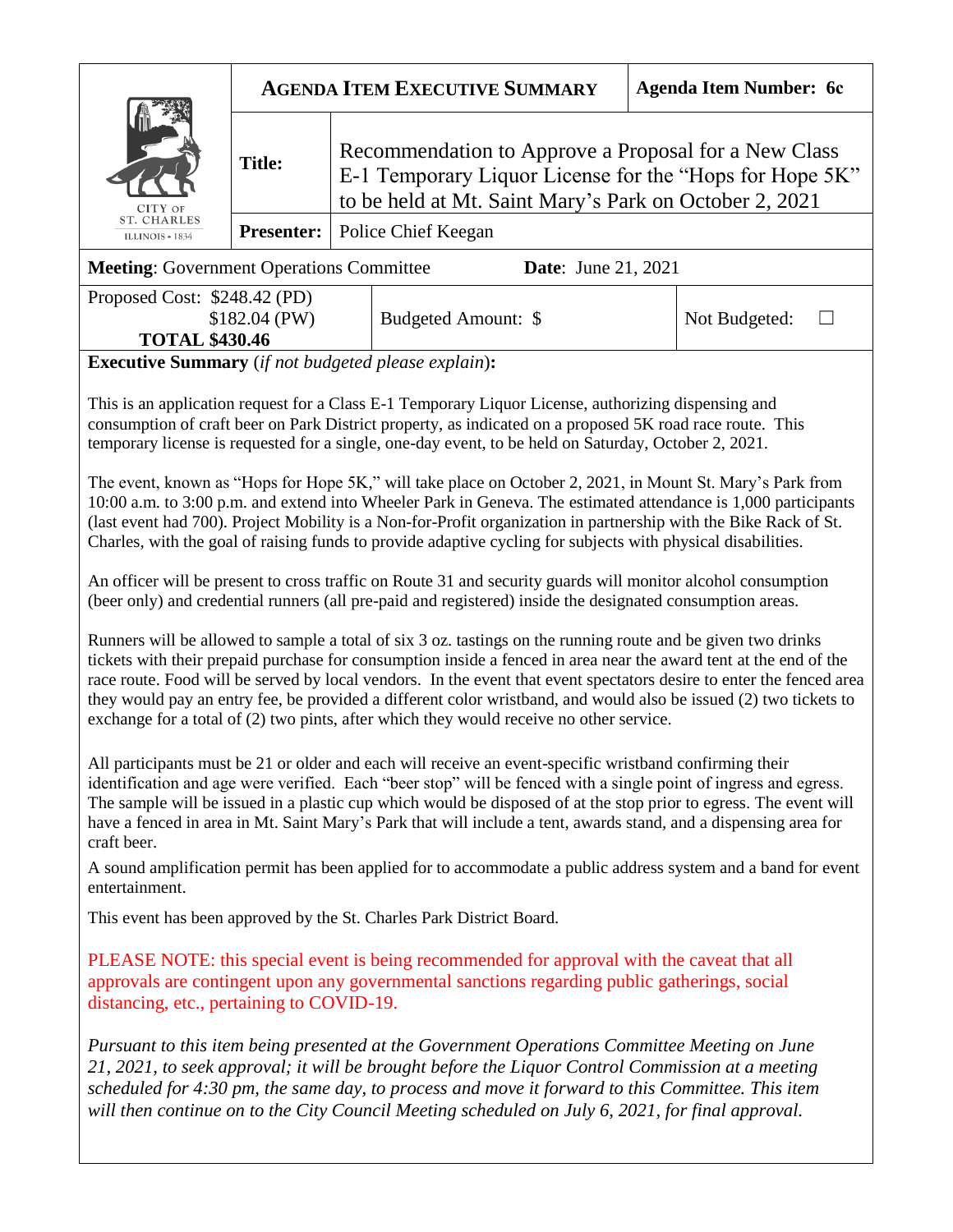**Attachments** (*please list*)**:**  E-1 Liquor License Application; Site Plan

**Recommendation/Suggested Action** (*briefly explain*)**:** Recommendation to approve a proposal for a new Class E-1 Temporary Liquor License for the Hops for Hope 5K to be held at Mt. Saint Mary's Park on October 2, 2021.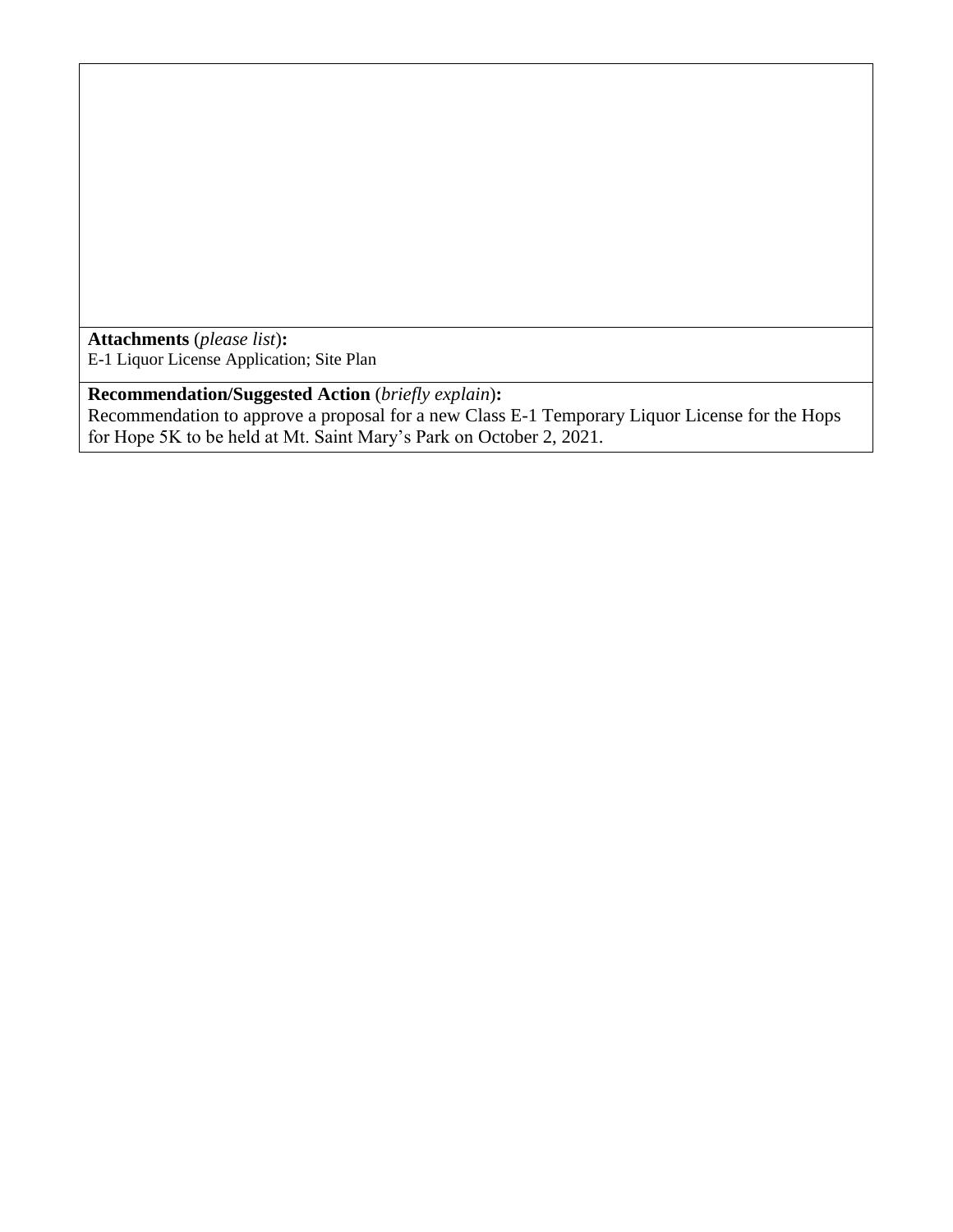